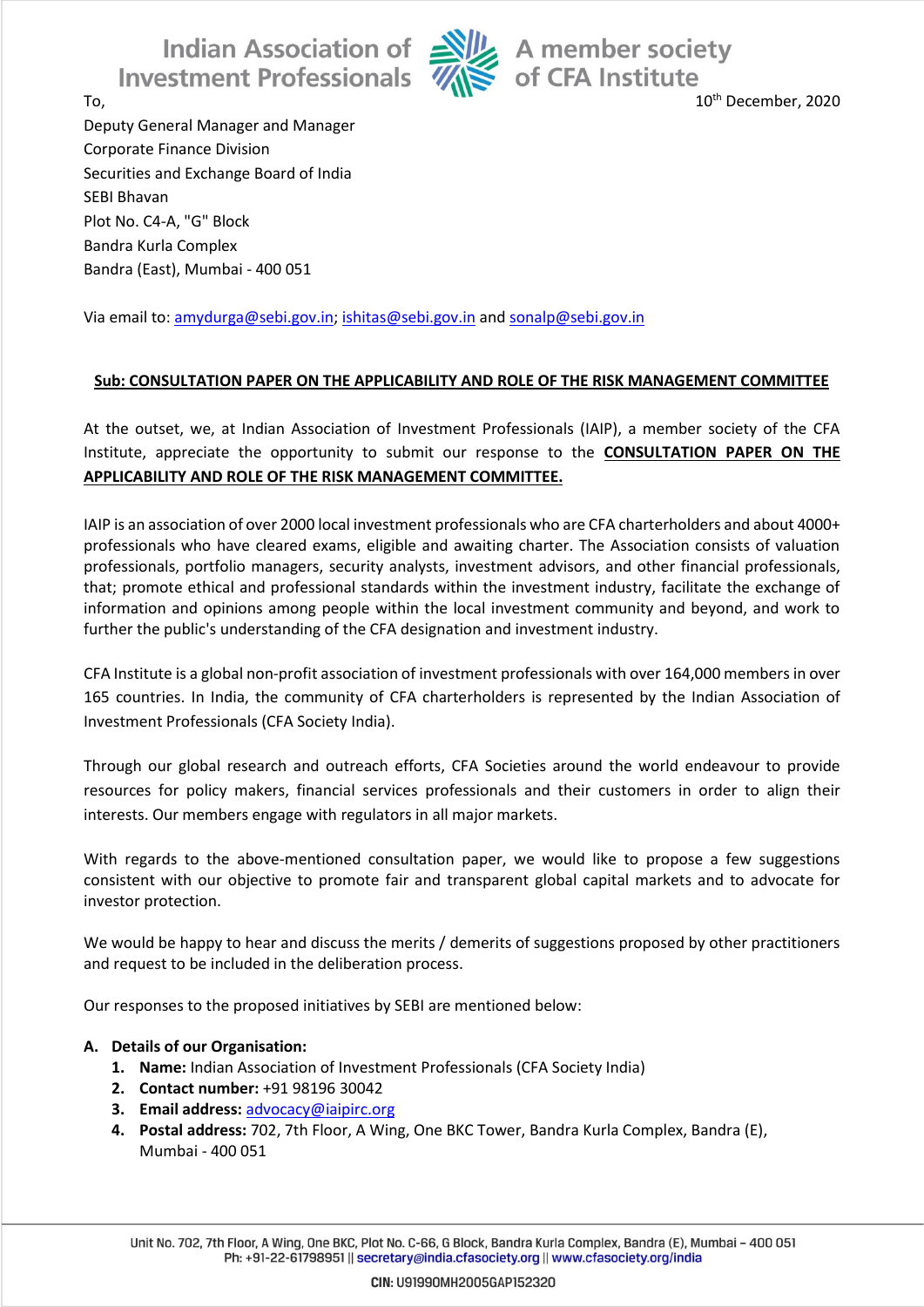



Shwetabh Sameer, CFA Rashmi Modi, CFA Om Jha, CFA

Abhishek Bhuwalka, CFA **Abhishek Loonker, CFA** Sivananth Ramachandran, CFA

## **C. Suggestions / Comments:**

| Name of entity/person: Indian Association of Investment Professionals (CFA Society India)<br>Contact Number & Email Address: +91 98196 30042; advocacy@iaipirc.org |                                                                                                |                                                                                                                                                                                                                                 |                                                                                                                                                                                                                                                                                                                                                                                                          |  |
|--------------------------------------------------------------------------------------------------------------------------------------------------------------------|------------------------------------------------------------------------------------------------|---------------------------------------------------------------------------------------------------------------------------------------------------------------------------------------------------------------------------------|----------------------------------------------------------------------------------------------------------------------------------------------------------------------------------------------------------------------------------------------------------------------------------------------------------------------------------------------------------------------------------------------------------|--|
| Sr.<br>No.                                                                                                                                                         | Pertains to<br>Regulation/sub-<br>regulation/schedule/cla<br>use/sub-clause (as<br>applicable) | <b>Proposed /suggested changes</b>                                                                                                                                                                                              | Rationale                                                                                                                                                                                                                                                                                                                                                                                                |  |
| 1.                                                                                                                                                                 | 21(3A)                                                                                         | The risk management committee shall<br>meet at least once twice in a year                                                                                                                                                       | While this is a good change, it<br>doesn't specify the minimum gap<br>between two such meetings. The<br>committee may decide to meet<br>twice within a span of a month.<br>Hence, there should be a gap of at<br>least 3 months between the first<br>and last meeting in a year, so that<br>companies don't misuse it.                                                                                   |  |
| 2                                                                                                                                                                  | regulation<br>Proviso<br>to<br>21(4)                                                           | Insertion of proviso to sub-regulation (4):<br>Provided<br>that<br>the<br>role<br>and<br>responsibilities of the Risk Management<br>Committee shall mandatorily include the<br>functions specified in Part D of Schedule<br>ΙΙ. | While we welcome this change, we<br>also suggest that the information<br>pertaining<br>to<br>the<br>Risk<br>Management Committee should<br>be included as part of the company<br>disclosures in the<br>Corporate<br>Governance Report, which already<br>includes disclosures concerning<br>the Audit Committee, Nomination<br>and Remuneration Committee and<br>Stakeholders'<br>grievance<br>committee. |  |
| 3                                                                                                                                                                  | 21(5)                                                                                          | The provisions of this regulation shall be<br>applicable to top 500 1000 listed<br>entities, determined on the basis of<br>market capitalisation, as at the end of<br>the immediate previous financial year.                    | This is a good change, which will<br>help in the inclusion<br>of the broader market<br>segment under the regulators<br>purview<br>and<br>help<br>improve<br>corporate<br>governance.                                                                                                                                                                                                                     |  |
| $\overline{4}$                                                                                                                                                     | 21(6)                                                                                          | Insertion of new sub-regulation (6):<br>The risk management committee shall<br>have powers to seek information from<br>any employee, obtain outside legal or<br>other professional advice and secure                            |                                                                                                                                                                                                                                                                                                                                                                                                          |  |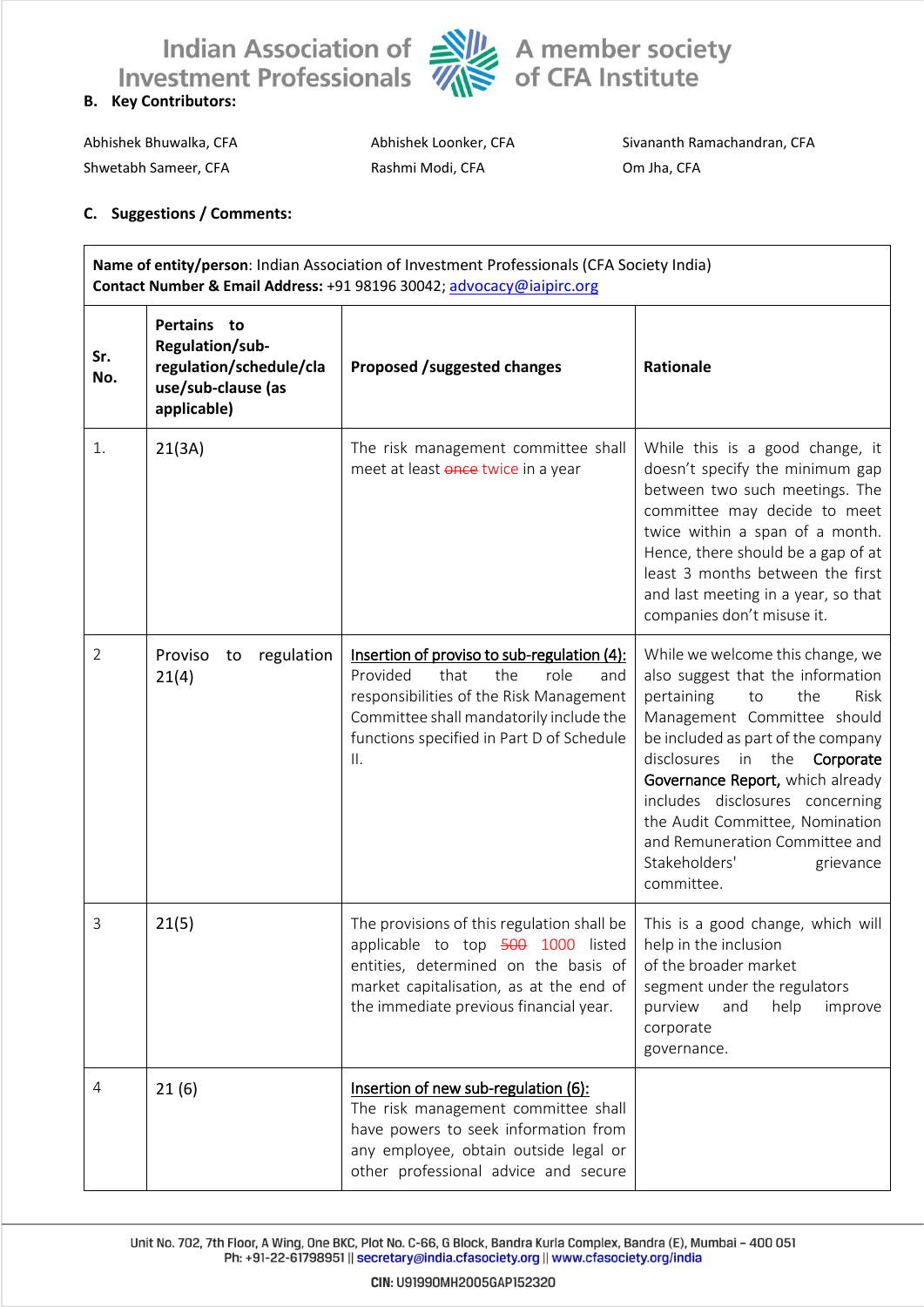Indian Association of **NU** A member society<br>Investment Professionals Antitute



|   |                              | attendance of outsiders with relevant<br>expertise, if it considers necessary.                                                                                                                                                                                                                                                                                                                                                                                                                                                                                                                                                                                                                                                                   |                                                                                                                                                                                                                                                                                                                                                                                                                                                                     |
|---|------------------------------|--------------------------------------------------------------------------------------------------------------------------------------------------------------------------------------------------------------------------------------------------------------------------------------------------------------------------------------------------------------------------------------------------------------------------------------------------------------------------------------------------------------------------------------------------------------------------------------------------------------------------------------------------------------------------------------------------------------------------------------------------|---------------------------------------------------------------------------------------------------------------------------------------------------------------------------------------------------------------------------------------------------------------------------------------------------------------------------------------------------------------------------------------------------------------------------------------------------------------------|
| 5 | Schedule II<br><b>PART D</b> | Insertion of new clause (C)<br>C. Risk Management Committee<br>The role of the committee shall inter-alia<br>include the following:<br>(1) To formulate a detailed risk<br>management policy which shall<br>include:<br>framework<br>for<br>a. A<br>identification of internal<br>external<br>and<br>risks<br>specifically faced by the<br>listed<br>entity,<br>in<br>particular<br>including<br>financial,<br>operational,<br>sectoral, sustainability<br>(specifically,<br>Environmental,<br>Social<br>and Governance related<br>risks<br>and<br>impact),<br>information and cyber<br>security risks<br>Measures<br>for<br>risk<br>b.<br>mitigation<br>c. Systems for internal<br>controls and<br><b>Business</b><br>contingency<br>d.<br>plan | We welcome the addition of this<br>section, which defines the roles<br>and responsibilities of the risk<br>management committee.<br>In addition, we would like to<br>suggest the inclusion of one clause.<br>While coordination is necessary<br>between the Risk Management<br>the<br>committee<br>and<br>Audit<br>Committee, the Risk Management<br>should also have an oversight on<br>material risk factor disclosures <sup>1</sup> in<br>the financial reports. |
|   |                              | (2) To<br>monitor<br>and<br>oversee<br>implementation of the risk<br>management policy, including<br>evaluating the adequacy of risk<br>management<br>and<br>internal<br>control systems;<br>(3) Ensure<br>that<br>appropriate<br>methodology, processes and<br>systems are in place to monitor<br>and evaluate risks associated<br>with the<br>business of the<br>Company;<br>(4) To review the risk management<br>policy on annual basis, including<br>by considering the changing<br>industry dynamics and evolving<br>complexity;<br>(5) To keep the board informed<br>about the nature and content of<br>discussions,<br>its                                                                                                                |                                                                                                                                                                                                                                                                                                                                                                                                                                                                     |

Unit No. 702, 7th Floor, A Wing, One BKC, Plot No. C-66, G Block, Bandra Kurla Complex, Bandra (E), Mumbai - 400 051<br>Ph: +91-22-61798951 || secretary@india.cfasociety.org || www.cfasociety.org/india